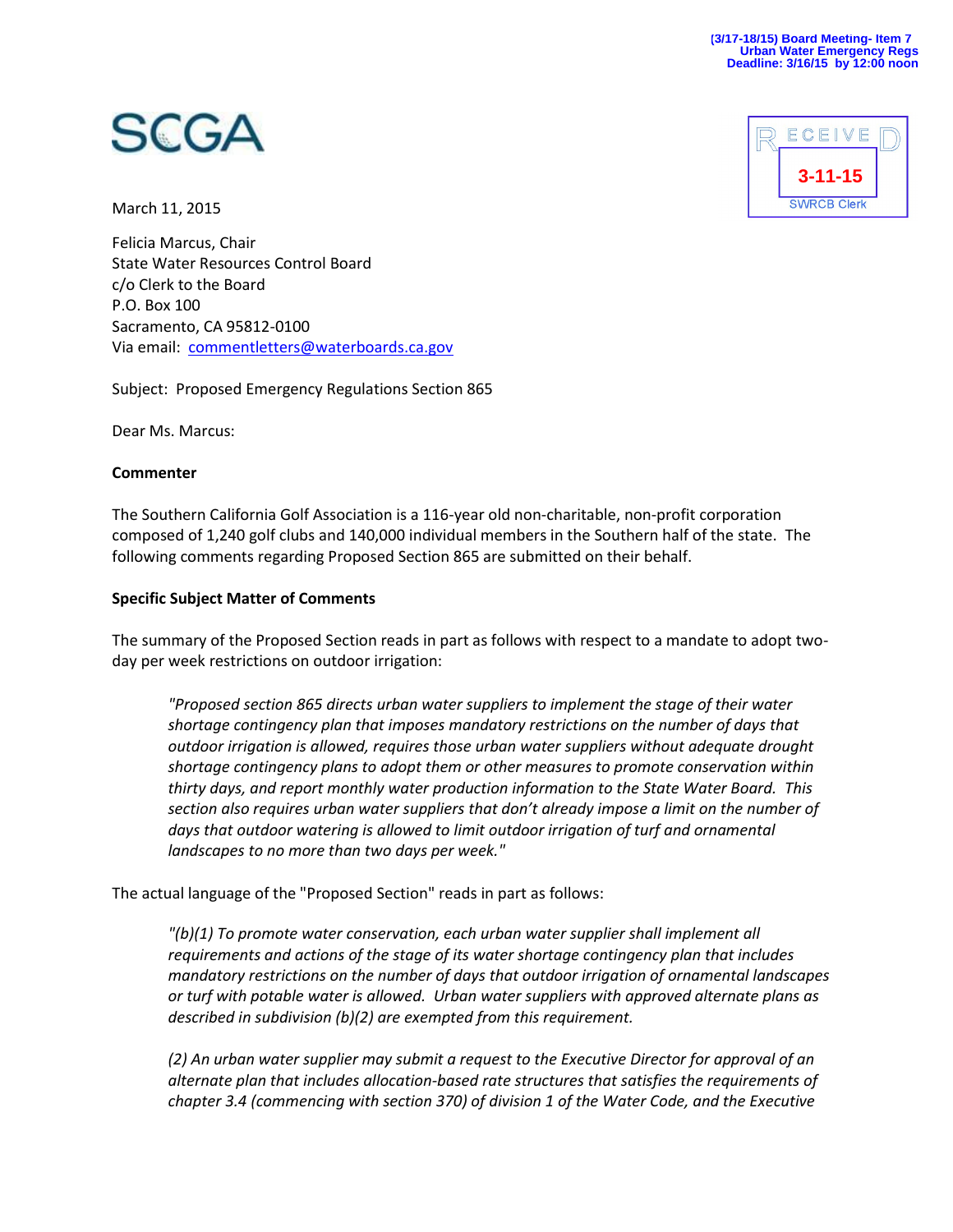*Director may approve such an alternate plan upon determining that the rate structure, in conjunction with other measures, achieves a level of conservation that would be superior to that achieved by implementing limitations on outdoor irrigation of ornamental landscapes or turf with potable water by the persons it serves to no more than two days per week."*

## **Background**

The state's largest urban water provider, Los Angeles Water & Power, developed a protocol for "Large Landscapes" in 2010 that allowed certain turf dependent business enterprises to comply with that public utility's Emergency Water Conservation Ordinance through an "alternative means" that permitted irrigation outside of designated day of week/time of day proscriptions applicable to all other outdoor ornamental/turf irrigation, both personal and business. It is not based on an allocation-based rate structure but rather a budget-based allocation structure from which qualifying "Large Landscapes" must irrigate at designated reductions therefrom depending upon which "Phase" of Los Angeles' Water Conservation Ordinance is in place at any given time. Los Angeles has remained in "Phase II" since 2010, which requires "Large Landscapes" such as golf courses, parks, cemeteries and sports fields to reduce by a factor of at least 20% from an ET-based budget assigned by LADWP their irrigation in order to remain an enrollee in good standing in the "Alternative Means of Compliance" protocol. The penalty for falling out of compliance with this 20% reduction is to be thrown out of the program and subject to extant time of day/day of week outdoor restrictions. LADWP reports that 5 years of data reveal an overall 23% reduction of the golf water footprint in comparison with usage prior to the 2007-2009 drought for which the Emergency Water Conservation Ordinance was developed. The golf industry fully expects that Los Angeles will soon move to Phase III reduction mandates, which will require greater savings than 23%; however, the Los Angeles golf industry will be able to achieve those greater savings through means consistent with their ability to remain viable turf dependent business proposition, unless, of course, this Proposed Emergency Regulation proscribes Los Angeles' ability to continue allowing such "alternative means" to the shared end of further water use reductions.

Because Los Angeles' "Alternative" protocol more than accomplished the ends for which these and other means in the city's Emergency Water Conservation Ordinance were adopted (i.e., an overall 15% reduction), other public utilities and water providers throughout the state have adopted a parallel protocol for their "Large Landscapes" either through administrative or legal means, or as in the case of San Diego, which is in the process of trying translate its own "Alternative" administrative protocol into a legislative one, both. The protocol resonates, because it achieves results while allowing turf dependent businesses such as golf courses to keep their doors open despite onerous curtailments/reductions in water application. Indeed, there are golf courses in drought ravaged Santa Barbara County muddling through on 50% reductions at the moment. What they cannot "muddle through" are arbitrary two day per week/time of day restrictions. And to the extent to which these Emergency Regulations are crafted to either actually proscribe or seemingly proscribe urban water providers from continuing with or moving forward with what the state's largest city and water provider so successfully pioneered in 2010, needless harm will be done to the state's \$13.3 billion golf industry.

#### **Comments**

While a fully informed reading of this Proposed Section would seem to indicate that what Los Angeles Water & Power has been doing with respect to "Large Landscapes" per Ordinance, others are doing per administrative application, and other large urban water providers are currently contemplating is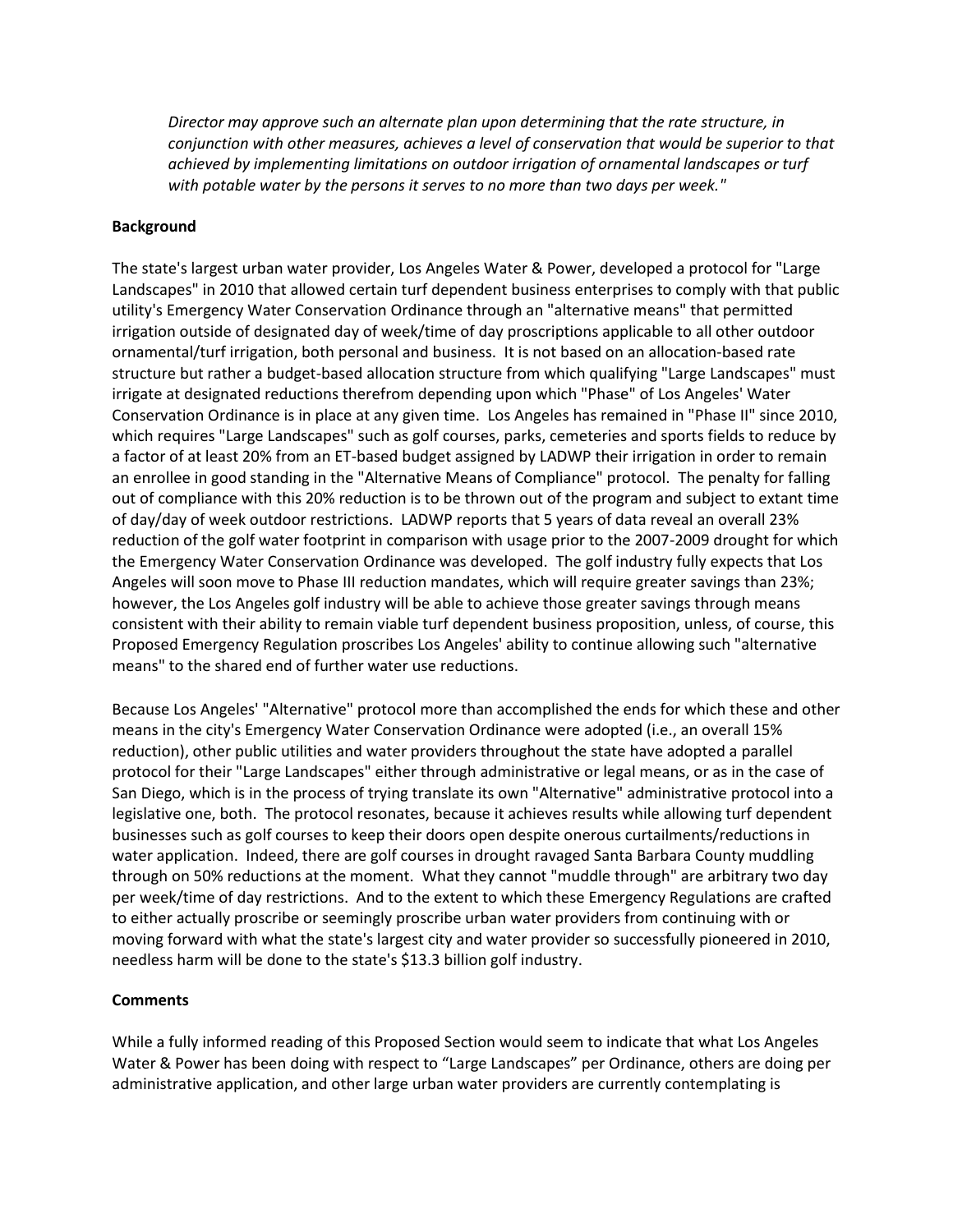permissible thereunder. But given the reality that the language contained therein must be interpreted by each urban water provider, the golf industry is concerned by the following:

- That many may construe the language as mandating the application of two day per week restrictions;
- **That many may construe the language as applying this mandate to industrial users or large** landscapes in addition to residential outdoor irrigation and ornamental landscapes;
- That many may construe the language as obviating both extant and envisaged forms of "alternative means" of complying with the ends spelled out in their own drought contingency plans/ordinances and duplicated by the goals sought by this Proposed Section; and
- That many providers may find that the following qualifier in Section (2) obviates their extant or envisaged "alternative means" protocols, because such protocols are budget-based allocation structures instead of the "allocation-based rate" structure specifically referenced in the Proposed Section:

"*An urban water supplier may submit a request to the Executive Director for approval of an alternate plan that includes allocation-based rate structures . . . . . . . "*

To the extent to which we have interpreted both the letter and spirit of the Proposed Section accurately, we would strongly recommend that the Board clarify the language of the Proposed Section to ensure that these "alternatives" to day of week restrictions, so long as they are "approved" per the test enunciated in Section (2) above – "*achieves a level of conservation that would be superior to that achieved by implementing limitations on outdoor irrigation or turf with potable water by the persons it serves to no more than two days per week" –* are permissible. And are permissible to adopt if they have not yet been adopted or implemented.

In addition, we would recommend that the Board clarify the language of the proposed Section to permit urban water suppliers to sanction an alternate plan as described in Section (2) that includes both allocation-based rate structures and budget-based allocation structures.

Adding a handful of words to Section (2) so that it reads as follows would cure the problem:

2) An urban water supplier may submit a request to the Executive Director for approval of an alternate plan that includes allocation-based rate structures **or budget-based allocation structures** that satisfies the requirements of chapter 3.4 (commencing with section 370) of division 1 of the Water Code, and the Executive Director may approve such an alternate plan upon determining that the rate **or budget** structure, in conjunction with other measures, achieves a level of conservation that would be superior to that achieved by implementing limitations on outdoor irrigation of ornamental landscapes or turf with potable water by the persons it serves to no more than two days per week.

In addition, we would recommend that the subject "summary" language be amended as follows to avoid any confusion about a two-day-per-week applicability to "Large Landscapes."

*Proposed section 865 directs urban water suppliers to implement the stage of their water shortage contingency plan that imposes mandatory restrictions on the number of days that outdoor irrigation is allowed, requires those urban water suppliers without adequate drought shortage contingency plans to adopt them or other measures to promote conservation within thirty days, and report monthly water*